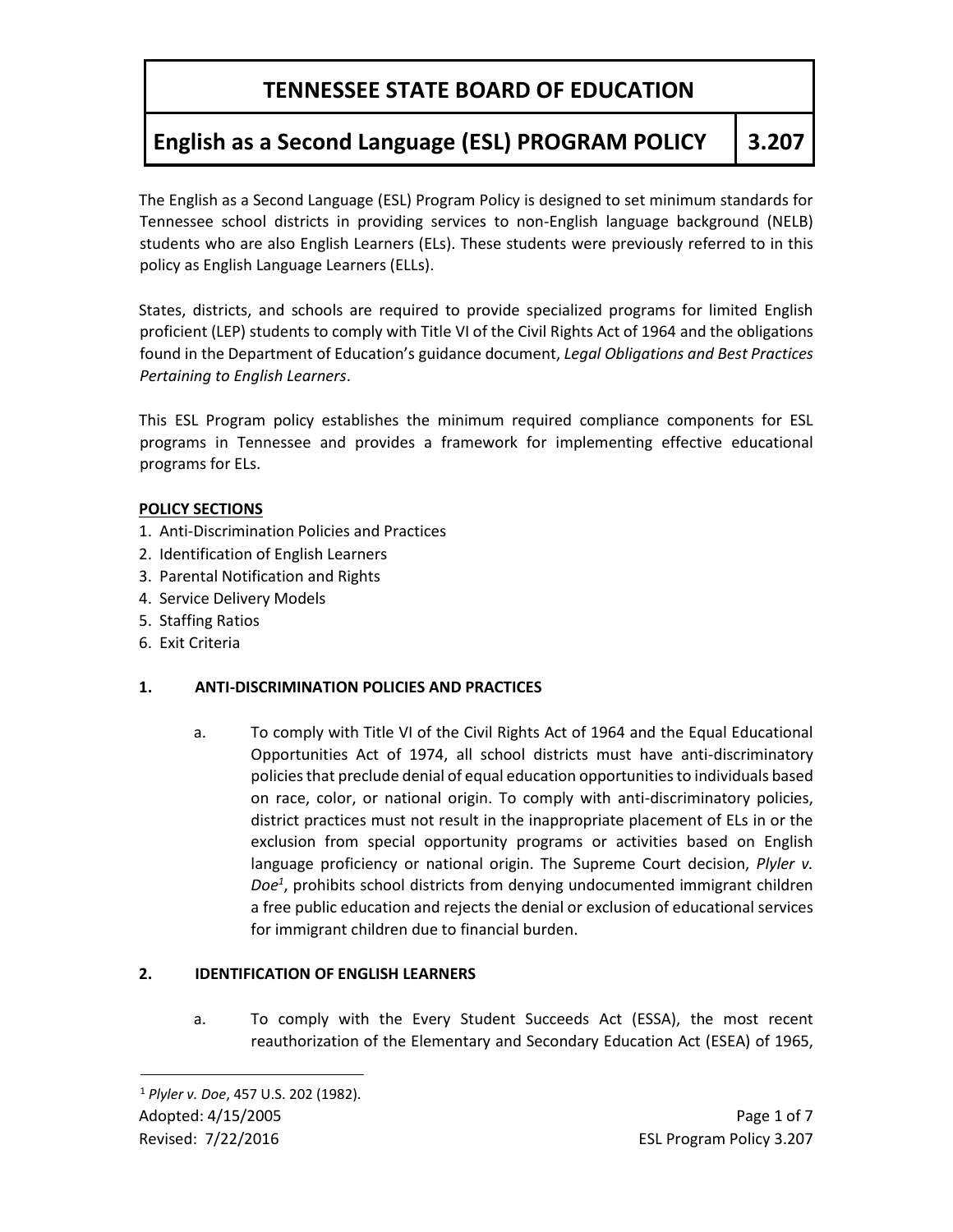## **English as a Second Language (ESL) PROGRAM POLICY 3.207**

each state must have a uniform process for the identification of NELB students who are ELs. In Tennessee, this is a two-step process.

- b. Step 1: School districts administer the Home Language Survey to all students in the district. The Home Language Survey consists of three questions that will be asked of every parent or guardian enrolling his/her child in the school district. These questions are:
	- i. What is the first language this child learned to speak?
	- ii. What language does this child speak most often outside of school?
	- iii. What language do people usually speak in this child's home?
- c. If the answer to *any* of the above questions is a language other than English, the child will be classified as NELB and assessed for English proficiency using the state's approved screening assessment for ESL. If needed, the parents should be interviewed to clarify any discrepancies in the home language survey.
- d. Step 2: Unless an NELB student has documentation from a previous state or district that he or she has met the definition of Fluent English Proficient (FEP). School districts must assess all NELB students with the state-approved English language proficiency screener to determine whether the student is LEP. All NELB students who are determined to have limited English proficiency shall be identified as ELs, and ESL services must be provided through an allowable service delivery model.
- e. In content area classes, teachers must modify instruction and assessments to make content area standards and curriculum accessible to ESL students. Students may not be retained due to language ability.<sup>2</sup>

#### **3. PARENTAL NOTIFICATION AND RIGHTS**

a. School districts shall communicate information related to testing, placement, and ESL services to all parents on NELB students in the language and method that the parent can understand, to the extent practicable. Parents of ELs must be informed of the right to refuse placement of their children in ESL programs. If the parent refuses direct ESL services for the student, the regular classroom teacher will be responsible for ESL services to this child. Parents must also be advised of studies related to an emergent EL.<sup>3</sup> Parents must be informed of the ESL program type to

 $\overline{a}$ 

<sup>2</sup> Title VI of the Civil Rights Act of 1964; *Lau v. Nichols*, 414 U.S. 563 (1974).

 $3$  ESSA 1112(e)(3)(A) and (C)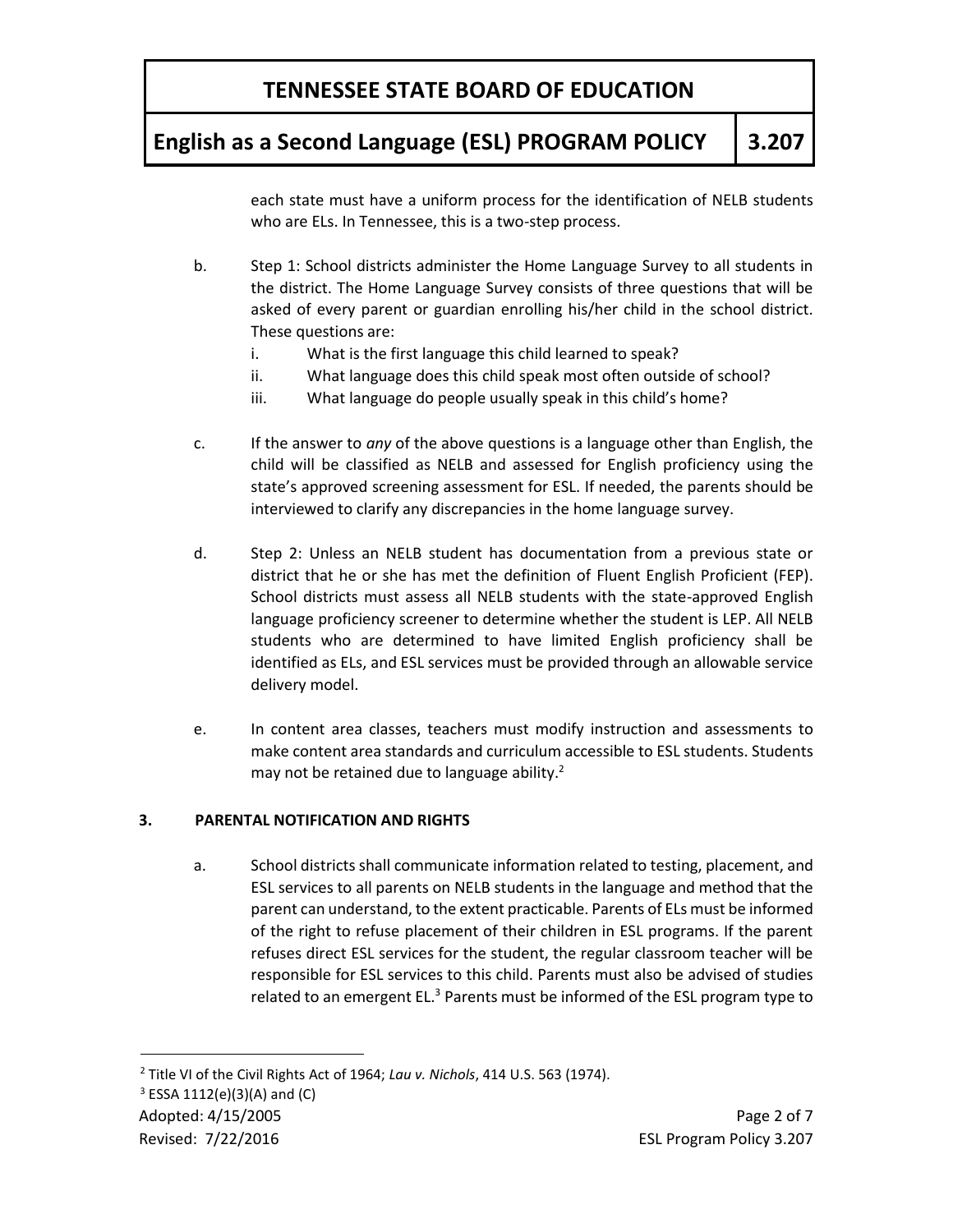## **English as a Second Language (ESL) PROGRAM POLICY 3.207**

be used, length of time expected for completion of ESL services, how the child was assessed, and options related for program types if available.

#### **4. SERVICE DELIVERY MODELS**

- a. ESL, which is an alternative language program for ELs, is defined as "English instruction especially designed for speakers of other languages." An ESL program may be provided through various service delivery models including:
	- i. ESL pull-out programs,
	- ii. ESL cluster centers to which students are transported from their zone schools,
	- iii. Resource centers/ESL laboratories,
	- iv. iv. Newcomer centers
	- v. Push-in or inclusion models,
	- vi. Sheltered content classes,
	- vii. Content based ESL classes,
	- viii. Structured immersion classes, or
	- ix. Scheduled ESL class periods.
- b. The Tennessee Department of Education must approve other models based on the available evidence of their effectiveness. All models must address how academic deficits that are the result of students' limited English proficiency will be remediated. The ESSA demands that all ESL service be founded on evidencebased educational practices.
- c. At the elementary level, an ESL certificated or an ESL endorsed teacher must provide direct services one (1) to two (2) hours per day for pre-functional, beginning, and intermediate ELs (WIDA level 1.0 to 3.5 on composite and literacy). Students at the advanced level (WIDA level 3.6 to 5.0 on composite and literacy) may have programs more tailored to their needs including, but not limited to, fewer hours of ESL direct instruction based on their individualized learning plan (IEP), skills based interventions, and other recommendations that are differentiated for the particular EL. ELs should continue to receive up to one (1) hour of direct service each day until they achieve English proficiency that allows transition to regular academic programs to take place for content areas of instruction. Response to Intervention and Instruction  $(RTI<sup>2</sup>)$  complements ESL instruction and does not replace the ESL instruction needed.
- d. Transitional EL students are considered proficient and may be mainstreamed in the regular classroom with careful monitoring for two (2) years. Should a transitional student begin to have difficulty in classes, he or she should receive

Adopted: 4/15/2005 **Page 3 of 7** 

Revised: 7/22/2016 **ESL Program Policy 3.207**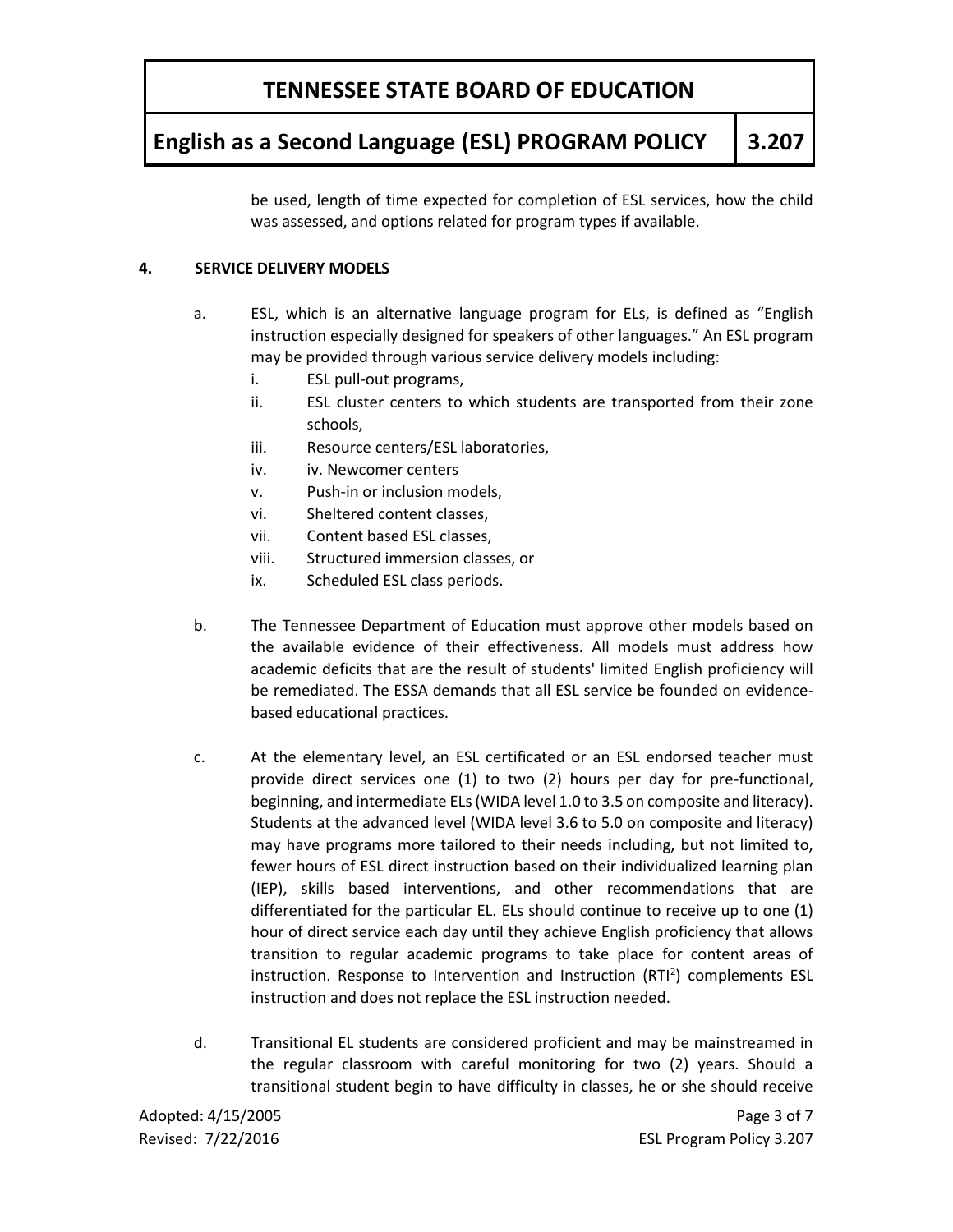## **English as a Second Language (ESL) PROGRAM POLICY 3.207**

meaningful ESL support immediately. Accommodations and modifications should be utilized to support the EL student. If this support is not successful, the district must adopt and implement a written procedure to reclassify the student as an EL.

e. At the high school level, districts shall use one course code for all ESL course work. ESL course work must be provided by an ESL certified or an ESL endorsed teacher. Two (2) ESL credits may be counted toward the four (4) English credits required for graduation. It is recommended that the two (2) ESL credits be substituted for English III and IV. Additional ESL courses shall be counted as elective credits. It is recommended that ELs achieve the intermediate level on the English language proficiency test before taking a regular English course. Due to course requirements for graduation, there can be more flexibility in service hours to alleviate issues related to scheduling classes. A pre-functional and beginning EL student (WIDA level 1.0 to 3.5 on composite and literacy) should never have less than one (1) hour of ESL service per day.

#### **5. STAFFING RATIOS**

- a. Appropriate staffing of ESL programs is based on the following criteria:
	- i. Districts will provide adequate ESL faculty to implement the chosen service delivery model effectively, as documented by the progress in English language proficiency and academic content of their ELs.
	- ii. Districts will adequately staff their ESL programs to meet federal compliance requirements, including but not limited to, communication to parents, identification of English language learners, and monitoring of transitional ELs.
- b. To meet the two (2) criteria of effective and compliant ESL programs, districts shall implement ESL programs based on the following staffing ratio standards:
	- i. ESL class sizes shall not exceed state mandated grade level class size requirements; and
	- ii. The district-wide ESL program staffing ratio shall be based on an average of no more than 35 identified EL students per full-time ESL endorsed teacher unless an alternate staffing ratio is approved by the Tennessee Department of Education. An alternative staffing ratio can only be approved when the district is showing adequate academic growth with the EL population and can prove that ELs are receiving the recommended hours of service.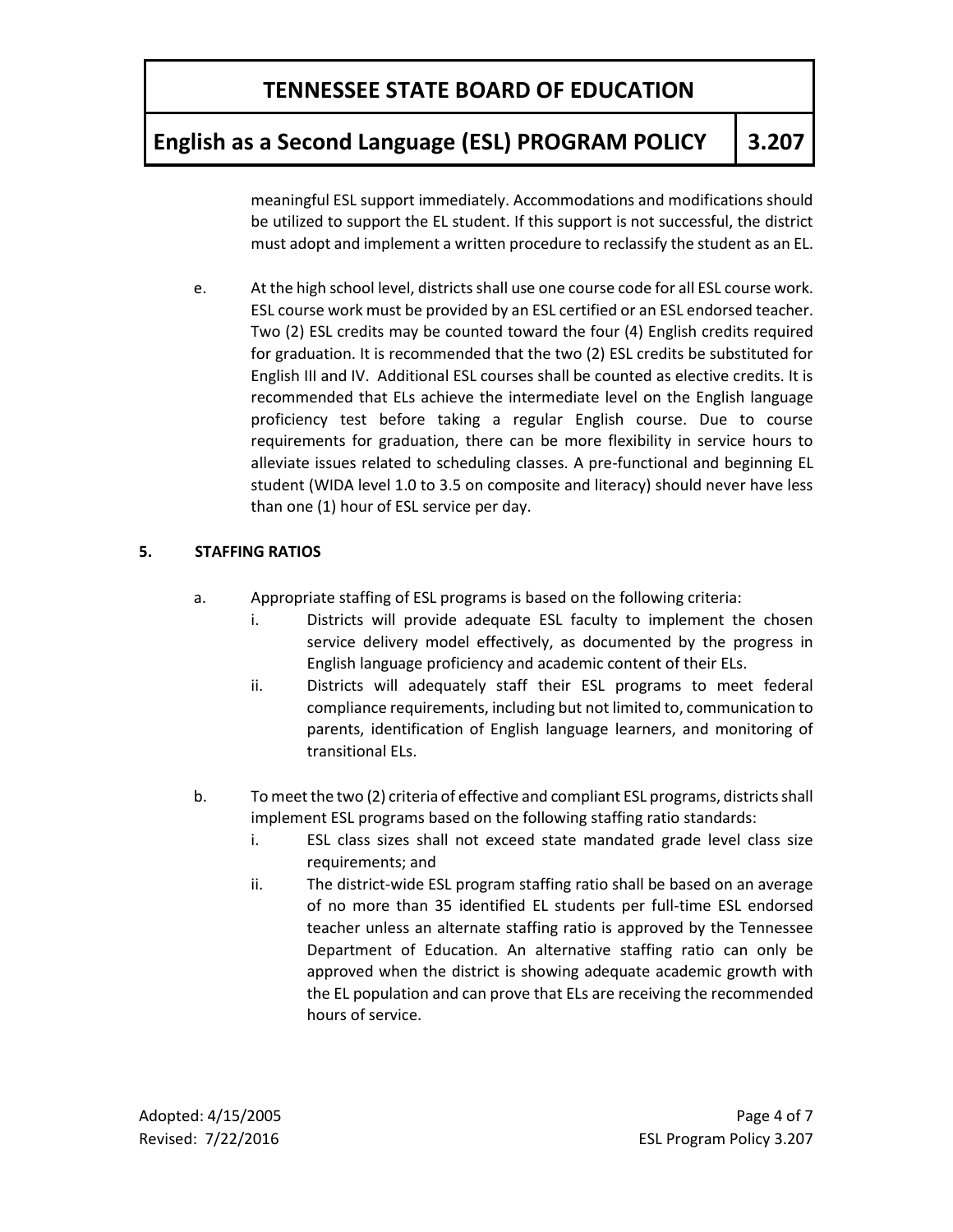# **English as a Second Language (ESL) PROGRAM POLICY 3.207**

- c. Districts seeking approval for a waiver for an alternate district-wide staffing ratio shall provide the following information annually to the Tennessee Department of Education:
	- i. The number of ELs served;
	- ii. The proficiency levels of those ELs;
	- iii. The school's accountability designation (cannot be a focus school for ELs);
	- iv. The most recent analysis for the EL subgroup for achievement assessments in reading/language arts, mathematics, and science;
	- v. The proposed staffing ratio that will be used in place of the recommended 35 to 1 ratio; and
	- vi. The justification for the alternate staffing ratio.

#### **6. EXIT CRITERIA**

English Learners may be exited, also referred to as reclassification, as transition ELs when the scores for both composite and literacy on the WIDA ACCESS are 5.0 or higher. Students in the first and second years of transition are referred to as T1 and T2 respectively. During this transition period, students must be monitored and served as needed. With the implementation of the ESSA, ELs will remain in transition for two additional years, respectively T3 and T4. During those years, no service beyond what would be done to differentiate for any student is expected of the district, however, these students will be added to the EL subgroup for accountability for transparency purposes only. If the child was exited from EL by another state more than one (1) year prior, the exit should stand as valid, with the understanding that the EL could be rescreened if there is an issue with English performance during the school year.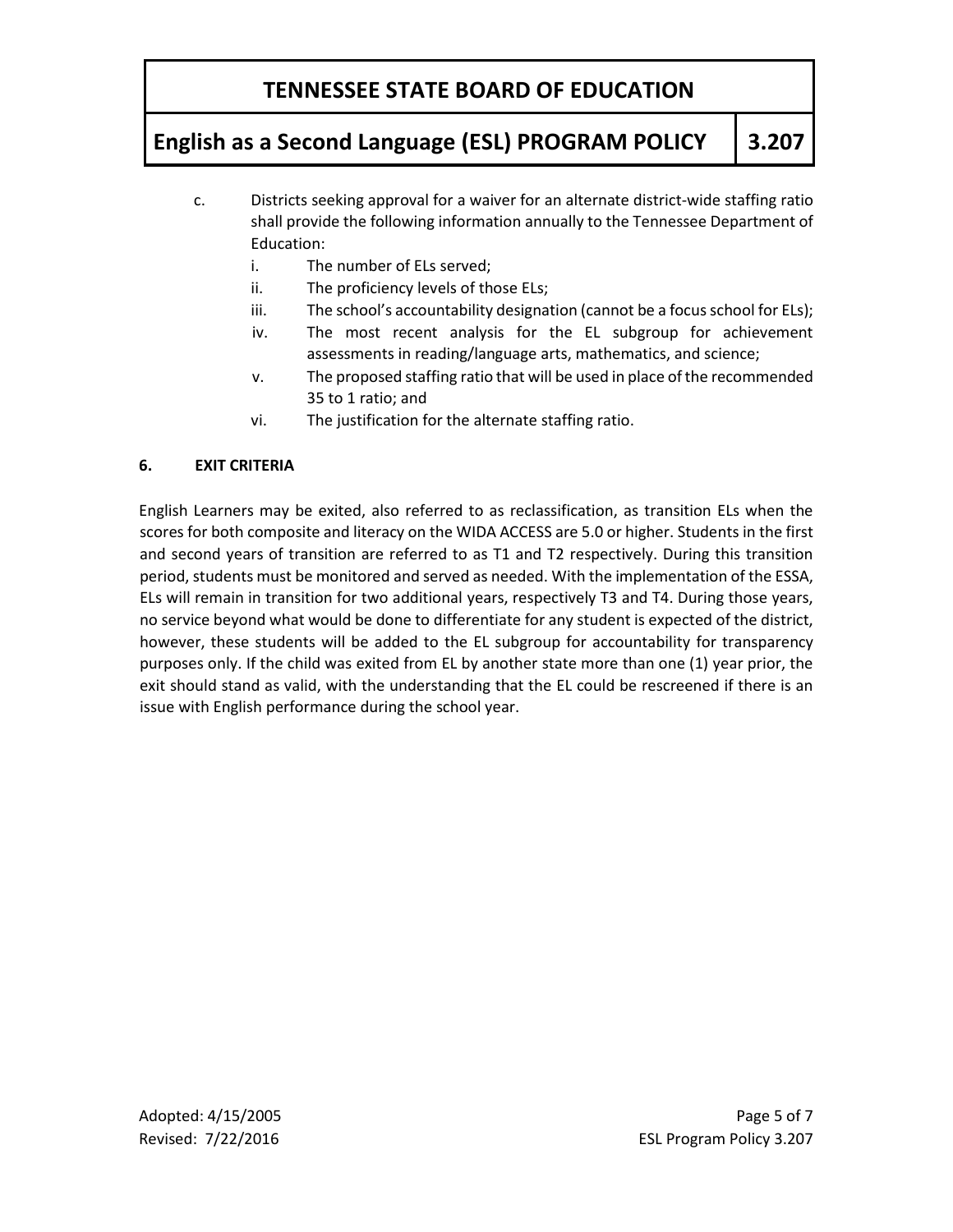## **English as a Second Language (ESL) PROGRAM POLICY 3.207**

#### **APPENDIX**

#### **Definitions for English as a Second Language Programs**

Beginning/intermediate English Learners (EL) - NELB students who have been administered the English language proficiency assessment or the WIDA Screener and score pre-functional, beginning, or intermediate (WIDA ACCESS or WIDA Screener 1.0 to 3.5) on the English language proficiency assessment and are thereby entitled to ESL services.

English Learners (EL) [formerly Limited English Proficient (LEP)] - non-English language background students whose level of oral, reading, and written proficiency in English does not allow them to benefit fully from the curriculum and creates difficulty in regular classroom curriculum without specially designed modifications. EL students have not yet met the definition of fluent English proficient (FEP), which in Tennessee is determined by 5.0 composite and literacy scores on the WIDA ACCESS assessment.

English as a Second Language (ESL) - English as a Second Language courses that meet Tennessee State Board of Education Rule 0520-01-03-.05 definition of "English instruction especially designed for speakers of other languages." In Tennessee, a teacher providing ESL instruction must have a TN ESL endorsement or TN ESL certification.

Fluent English Proficient (FEP) - NELB students who meet one of the following criteria:

- 1. Upon initial enrollment in a Tennessee public school, scored proficient or advanced on the state-approved English language proficiency screener or assessment; or
- 2. Initially qualified as EL based on the state approved English language proficiency assessment, received ESL services, and have now scored a composite and literacy score of at least 5.0 on overall composite and literacy section of the WIDA ACCESS assessment.

Home Language Survey - the questions asked of all students within the school district to determine whether students are non-English language background. The questions are:

- 1. What is the first language this child learned to speak?
- 2. What language does this child speak most often outside of school?
- 3. What language do people usually speak in this child's home?

Limited English Proficient (LEP) - this is the federal term formerly used for EL. Districts must still identify families of EL students as LEP or FEP.